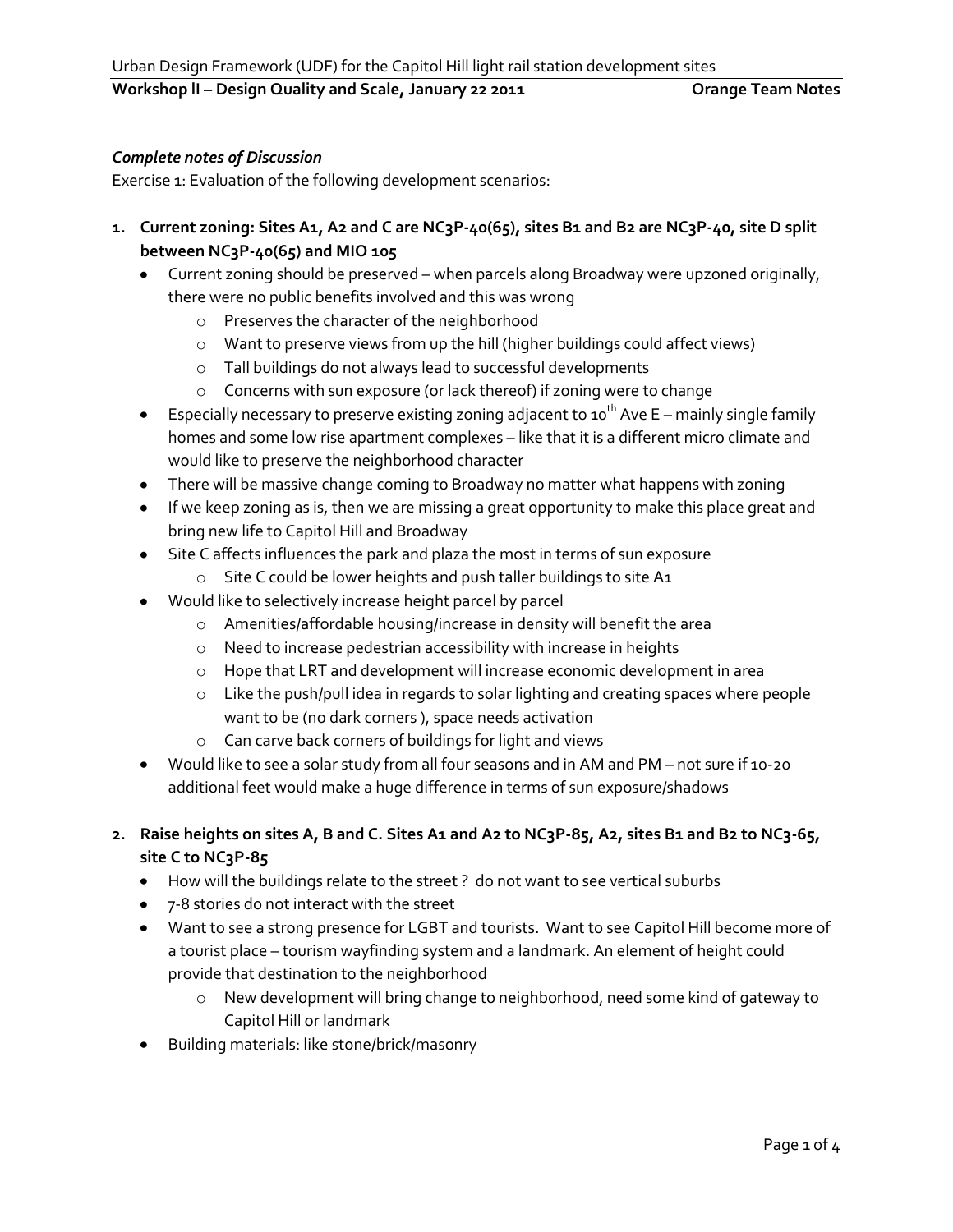- **3. Move heights and mass around the sites. A1 to NC3P-125, A2 to NC3P-85, B1 to NC3P-65, B2 with 3 story cap, site C to NC3P-85.**
	- Like hierarchy of heights taller in northern portions of site and gradually decrease in height as get closer to Cal Anderson Park
	- Like B2 to be lower in height then can easily see trees and view to park from northern portion of the development area
		- o Trees should be present throughout
		- o Think of it as an expansion of Cal Anderson park
	- Not sure about going to 3-stories in B2 might be detrimental to adjacency of park
	- B2 not as attractive to developers?
	- Sites B1 and B2 could have terraced buildings or row house type of development to better interact with east side of  $10^{th}$  Ave E
	- Need good edge design to help integrate B@ and the park
	- B2 could be a 1-story community/cultural building with smaller footprint, and then B1 could be increased in footprint area and provide more housing options
	- B2 and C could also be thought of like Central Park in NYC tall buildings affront on the park and really create the boundaries
	- A1 is where a majority of the pedestrian will enter the LRT station and should be higher than 85'
	- LGBT center should be located on one of the edges so easily accessible by pedestrians and visible – this is a focus for the community
	- Flow from station entrances and street life what is the focal point in this area?
	- Wayfinding needs to be a large element
	- Tall buildings will not make the area unique
	- Variation in heights will be more attractive and interesting for the neighborhood
	- Activities need to be programmed and have to provide a balance throughout the day need exciting and viable first floor uses
	- Need a working combination of height/uses/people/activity
	- Would like to see wind/sun/view studies (impacts) with each scenario (though especially for those promoting much taller buildings) – would need that kind of information before can really state which scenario is favorable
- **4. Sites A2 and C remain at existing zoning – NC3P-40(65). Site B2 is limited to 3 stories. Height limits are raised on sites Site B1 and A1. B1 to NC3P-65, A1 to NC3P-160' with a maximum tower floor plate.**
	- Would like to see the topography of Cal Anderson Park on elevation maps will help to better understand park interaction with new development
	- Tall and skinny buildings there is a sweet point for developers to make the building pencil out or become a failure
	- If A1 were to be a much taller building, would like to see modulation so not so straight up and tall – need some interesting features and step-backs. Potentially set-back more on the plaza side, depending upon sun studies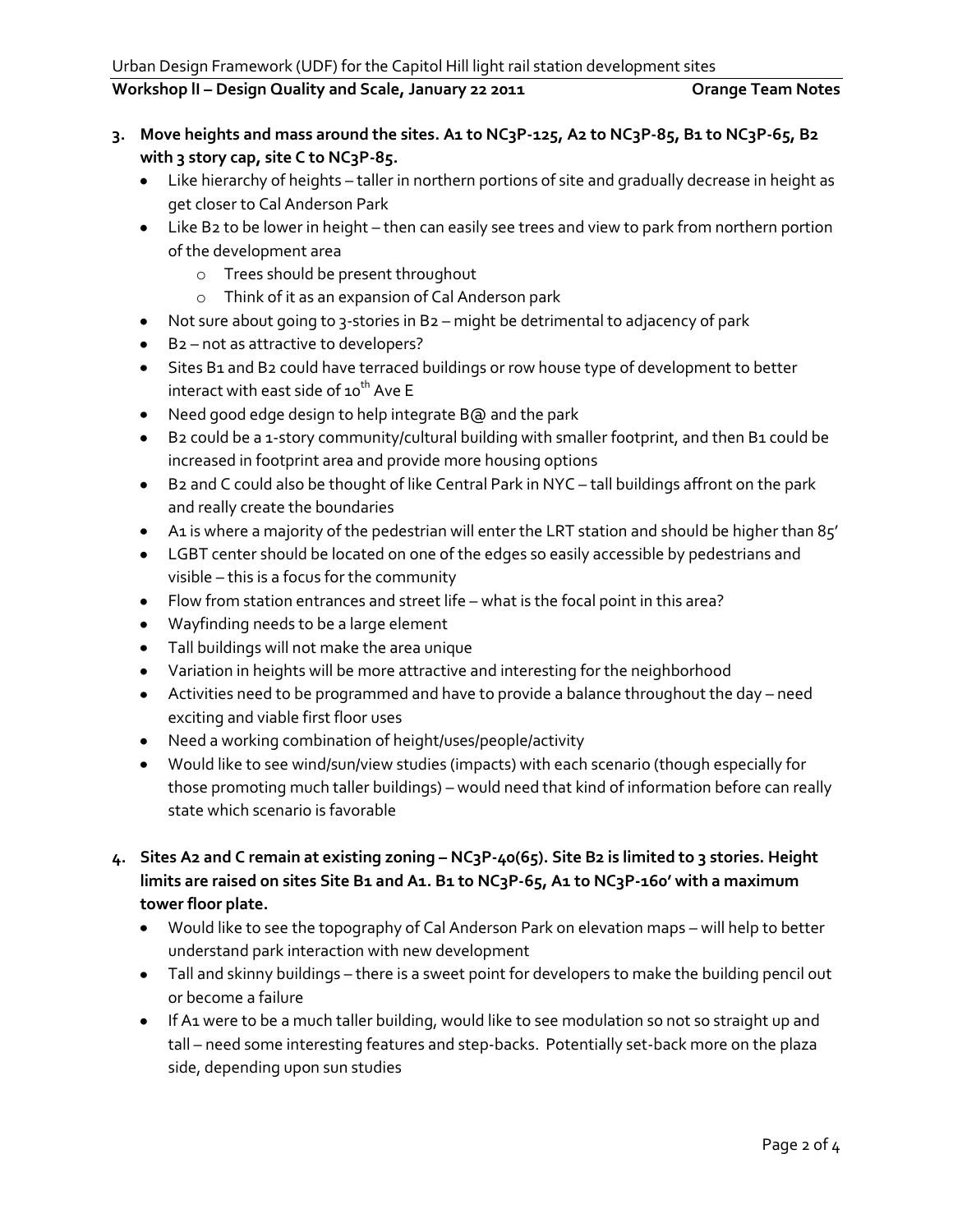- Mixed reviews about the newer development along Broadway street has a different feel depending upon the heights of the buildings
- People might be confused with only 1 tall building in the entire neighborhood
	- $\circ$  Others in the group think that even 1 tall building will make this area unique and a destination
- Mid-block pedestrian access is necessary to split up the Broadway block
- Whole area at the north entrance is not so nice cars entering off of John and unsure about the space (Nagle Alley) between John St and Nagle plaza
- Pedestrian "alley" consideration: between A1 and A2, if traveling southbound on Broadway, providing sightlines diagonally across to see Nagle plaza and Cal Anderson Park (see diagram), this would draw people to wander and experience the retail through the alley and provide another venue for pedestrian movement
	- o Plaza and park are destinations
	- o Will create better dialogue and flow from Broadway and John corner to plaza and park

# Exercise 2: Evaluation and design of options: Streetscape, Public Realm and Design Quality

### **Notes of Discussion**

*Related to building facades and design*

- First floor retail along Broadway retail likes corner (intersection) lots more potential for foot traffic from all directions
- $10$ <sup>th</sup> Ave E could be row houses to incorporate the feel and character of the east side of the street. Make more family friendly and a good transition from taller buildings on Site A towards  $L_3$ 
	- o Is this a semi-private space?
	- o Woonerf style?
- Change of grade difference from Broadway to Nagle Plaza could design like re-use of loading docks in Yaletown, Vancouver BC. Restaurants could overlook the farmer's market /plaza space, and help activate throughout the day and night – have overhead weather protection and heaters for outdoor seating
- Do we need a pedestrian walk way through developable sites of B1 and B2? Continuous façade would be more attractive to a market rate developer

### *Related to the pedestrian environment and streetscapes*

- Could enlarge development footprint of site A2 or C if are able to vacate Denny and build on it
	- o Other group members like to keep the grid system intact and allow Denny as a flexible space
- Streetscape along Broadway would like to see trees and planting strip and potentially rain gardens
- Had trouble imagining what the space between B1 footprint, the alley, and station entrance at Broadway and John and Nagle Plaza feel and act. Should there be retail on the west side of site B1? Would people be walking there?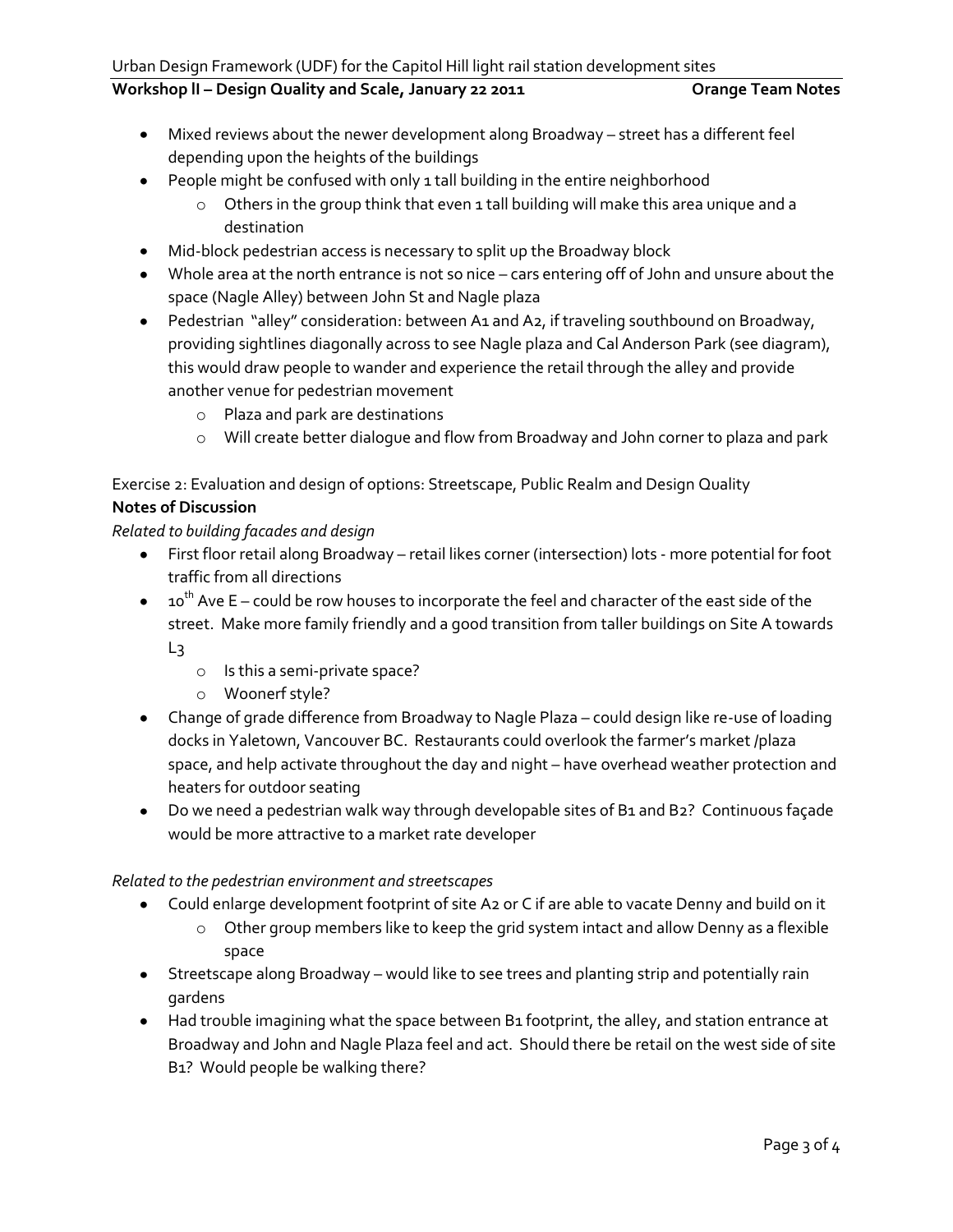o Think will be important to have some walking/pedestrian space from north station exit to Nagle plaza, through the alley. This gray space needs to be figured out. There should be some green features to tie into the plaza and then the park. See it as less green to the north of the development sites and gradually getting greener as the flow moves you south to Cal Anderson Park

### *Related to plaza elements*

- Occidental Park is a good example of the amount of space and "shared space" certain times of day, vehicles can drive on it
- Times Square ticket booth/bleachers example is something we can think about to incorporate into the plaza/ventilation shaft
- Plaza needs to be utilized day and night needs to have activation
- Believe that the farmer's market at Nagle Place should have some permanent stalls and some temporary
	- o Tacoma farmer's market has a combination of built stalls and temporary stalls
	- o Bainbridge farmer's market is also another example we should look at
	- o Quincy Market in Boston
	- o Could expand to Denny Way as well
- Need to have some green features on vent shaft
- Plaza is an urban experience, might not need many green features, but perhaps some to visually connect with Cal Anderson Park
- Weather protection is necessary with our climate
	- o Awnings that can expand and contract
	- o Farmer's market would like weather protection as well as the ability to have sunlight shine through the protection – clear material/glass?
	- o An arcade to provide the protection already built into the building

### *Related to E Denny*

- Paving treatments bring same design from plaza out to Denny way to create a real sense of place
- To differentiate space, either raise the vehicular area or go with a curbless environment on Denny
- Pedestrian feel along Denny to the west of Broadway is quite different from the east of Broadway. Residential street east of Broadway and should feel nice and pleasant to walk along – closure of Denny would definitely help the character of the street

### *Related to Uses*

- Cal Poly has a triangular shaped building, could we and be able to tie all design features into it. Perhaps a different shaped building will draw people to Capitol Hill and create that destination
- Temporary parking for Farmer's Market trucks to load and unload they cannot remain in plaza, where will they go?
- Parking for vehicles (resident's and retail) group could not come to consensus